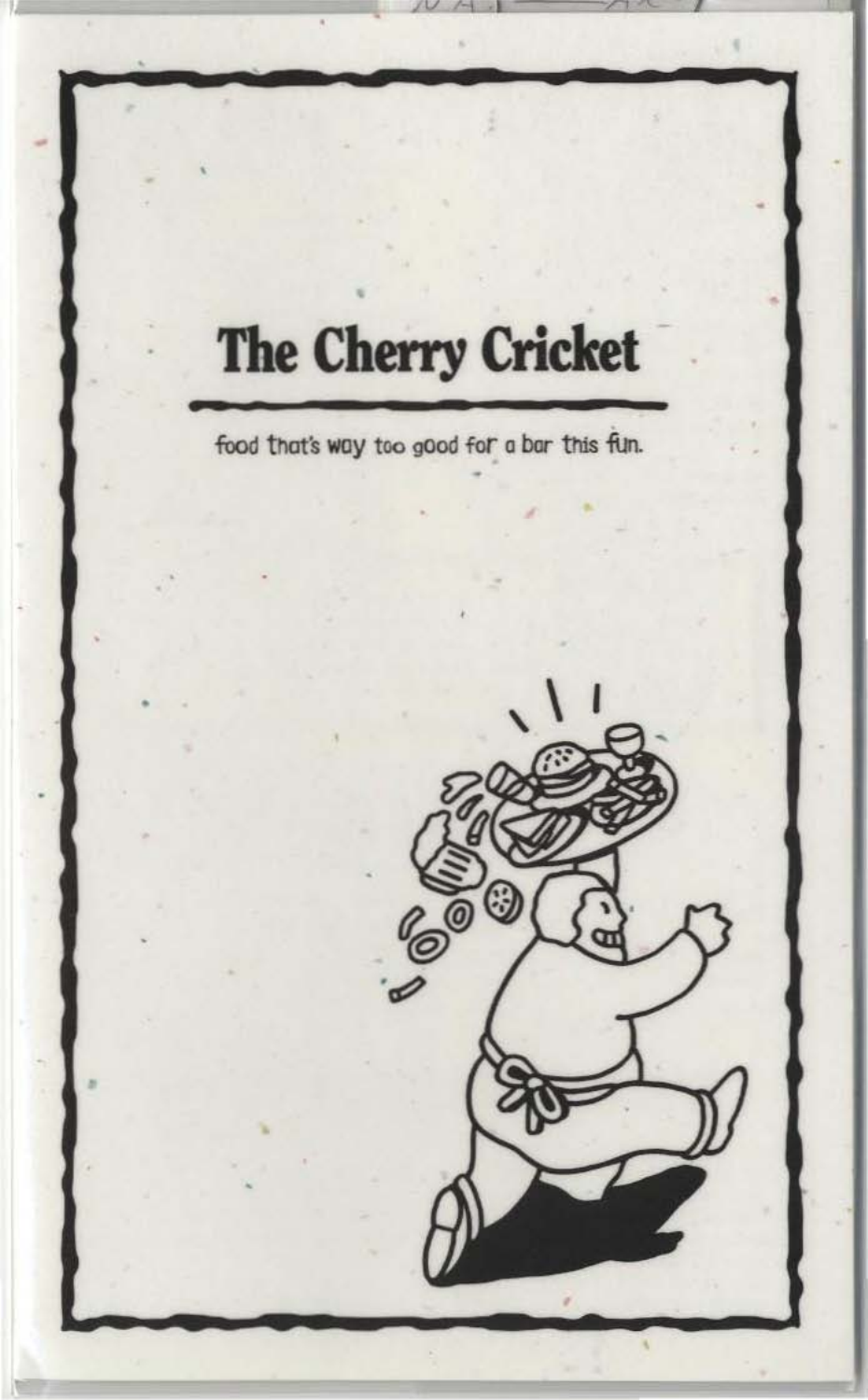= horzidurvees

| & guacamole 4.95                                                                                      |  |
|-------------------------------------------------------------------------------------------------------|--|
| <b>Popcorn Shrimp</b><br>with creole cocktail sauce 6.95                                              |  |
| Cheese Sticks with marinara 3.95                                                                      |  |
| Chicken Strips with honey dijon sauce 6.95                                                            |  |
| Crispy Stuffed Jalapeños with salsa 5.95                                                              |  |
| <b>Skins</b><br>with jalapeños, bacon and sour cream. 4.95<br>with salsa, cheddar and guacamole. 3.95 |  |

| Messy Bean Nachos. 499                                          |  |
|-----------------------------------------------------------------|--|
| <b>Hot Herbed Artichoke Dip</b>                                 |  |
| Hummus with Pita Chips<br>served with celery and tomatoes. 4.99 |  |
| Shrooms and Zuks with Ranch 3.99                                |  |
| Chili con Queso with Unps. , 3,99                               |  |
| <b>Quesadillas</b><br>cheddar and jalapeno 4,99                 |  |
|                                                                 |  |

| -Wings-                                 |
|-----------------------------------------|
| Hot Louisiana with blue cheese (4) 6.95 |
| BBQ with ranch (4) 6.95                 |
|                                         |
| Caribbean Jerk with ranch (3 1/2) 6.95  |
| Teriyaki with honey dijon (3) 6.95      |

# on the side extends

|                               | w                           |
|-------------------------------|-----------------------------|
|                               | <b>Mashed Potatoes:</b>     |
|                               | <b>Potato Chips (basket</b> |
| <b>Rings</b>                  | Refrieds                    |
|                               |                             |
|                               | Black Beans                 |
| Frings (fries and rings) 3.50 | Spanish Rice                |

# chiles & soups

| Green Chili - spicy Pueblo style with pork, |  |
|---------------------------------------------|--|
| hot and mild green chiles from New Mexico.  |  |
| large cup with I tortilla 4.95              |  |
| huge bowl with 2 tortillas 5.95             |  |
| Midwestern Red - Sloux City style with      |  |
| ground beef, kidney beans and 10 spices.    |  |
| large cup with crackers 4.95                |  |
| huge bowl with crackers. 5.95               |  |
|                                             |  |

Fries





| Soup of the Day                                       |  |
|-------------------------------------------------------|--|
| large cup with crackers 2.9                           |  |
| huge bowl with crackers. 3.9                          |  |
| White Chili - chicken, Anasazi beans, hot green chile |  |
| (spicy like green chili)                              |  |
| large cup with I tortilla 4.9                         |  |
| huge bowl with 2 tortillas 5.9                        |  |



Cricket Burger (1/2 pound) . . . . . . . . . . . . . 3.95 Little Cricket Burger (V4 pound) . . . . . . . 2.95 for a price add... white cheddar . . . 55 5 salsa-small . . . . . . 55  $-$ large......  $1.00$  $3W33$ ........55 sour cream . . . . . 55 smoked cheddar. . . 55 fresh jalapeños. . . . 55 provolone. . . . . . . 55 hot jack . . . . . . . 55 <sup>2</sup><sup>3</sup> BBQ sauce . . . . . 1.00 cream cheese . . . 55 bacon . . . . . . . . . . . 75 herbed cream cheese . . . . . . . . . . . . . . . . . 1.00 blue cheese crumbles . . . . . . . . . . . . . . . . . 1.25 sauteed mushrooms . . . . . . . . . . . . . . . . . . 1.00 <sup>2</sup>Bermuda onion (pretty-please for grilled)....... 55 green chili small . . . . . . . . . . 1.50 large........... 2.50 guacamole small  $\ldots$  . . . . . . . . . 2.50 large........... 4.50

### How not to get burned at the steak (or burger in this case)

#### Rare...

A classification for gem stones and burgers. We just knock the horns off. Seared and heated, the center is still bright red but no, it ain't raw.

#### Medium rare...

(ah, these shades of distinction) Rather reddish.

#### Medium...

A popular size in t-shirts and a burger that takes a moderate line. Burger and grill get more acquainted, still juicy and a little pink<br>at the middle.

#### Medium well...

(more of those distinct shades) Surrendering the pink.

#### Well done...

Any performance deserving of an encore and, of course, a burger. No newcomer to the grill, the burger is more worldly, perhaps jaded; the pink of naiveté is gone, still juicy, but we're talking cooked.



|  |  | sandwiches, etc. |
|--|--|------------------|
|  |  |                  |

| Charbroiled Chicken Breast  4.95                                              | The         |
|-------------------------------------------------------------------------------|-------------|
| <b>Monterrey Chicken Sandwich</b><br>with bacon, avocado and BBQ sauce  6.95, | Grill       |
| Garden Herb Chicken Sandwich                                                  | Phil        |
| with herbed cream cheese  5.95                                                | Crat        |
| Alice Springs Chicken Sandwich                                                | <b>BBQ</b>  |
| with mushrooms, bacon, honey dijon *<br>sauce and cheddar 6.95                | <b>BLT</b>  |
|                                                                               | Shri        |
| Cold Chicken Club Sandwich  5.95                                              | Med         |
|                                                                               |             |
| <b>Hot Avocado Melt</b>                                                       |             |
| swiss, avocado, tomatoes, grilled onions                                      | Gyn         |
| and thousand island 3.95                                                      | Lon         |
| <b>Red Onion, Tomato, and Herbed</b>                                          | <b>Stea</b> |
| Cream Cheese Sandwich 3.95                                                    | Chil        |

| The Willard | corned beef, swiss, yellow mustard                         |  |  |  |  |
|-------------|------------------------------------------------------------|--|--|--|--|
|             | Grilled Meat Loaf Sandwich.                                |  |  |  |  |
|             | Philly Steak and Cheese                                    |  |  |  |  |
|             | Crab Cake Po' Boy                                          |  |  |  |  |
|             | BBQ'd Beef Sandwich                                        |  |  |  |  |
|             | <b>BLT</b>                                                 |  |  |  |  |
|             | Shrimp Po' Boy                                             |  |  |  |  |
|             | <b>Mediterranean Sandwich</b><br>hummus, feta, greek salad |  |  |  |  |
|             | Gyros Platter with steak fries.                            |  |  |  |  |
|             | London Broil with steak fries.                             |  |  |  |  |
|             | Steak Caesar Sandwich                                      |  |  |  |  |
|             | Chili Cheese Hot Dog with onions                           |  |  |  |  |
|             |                                                            |  |  |  |  |

thems lower in fat

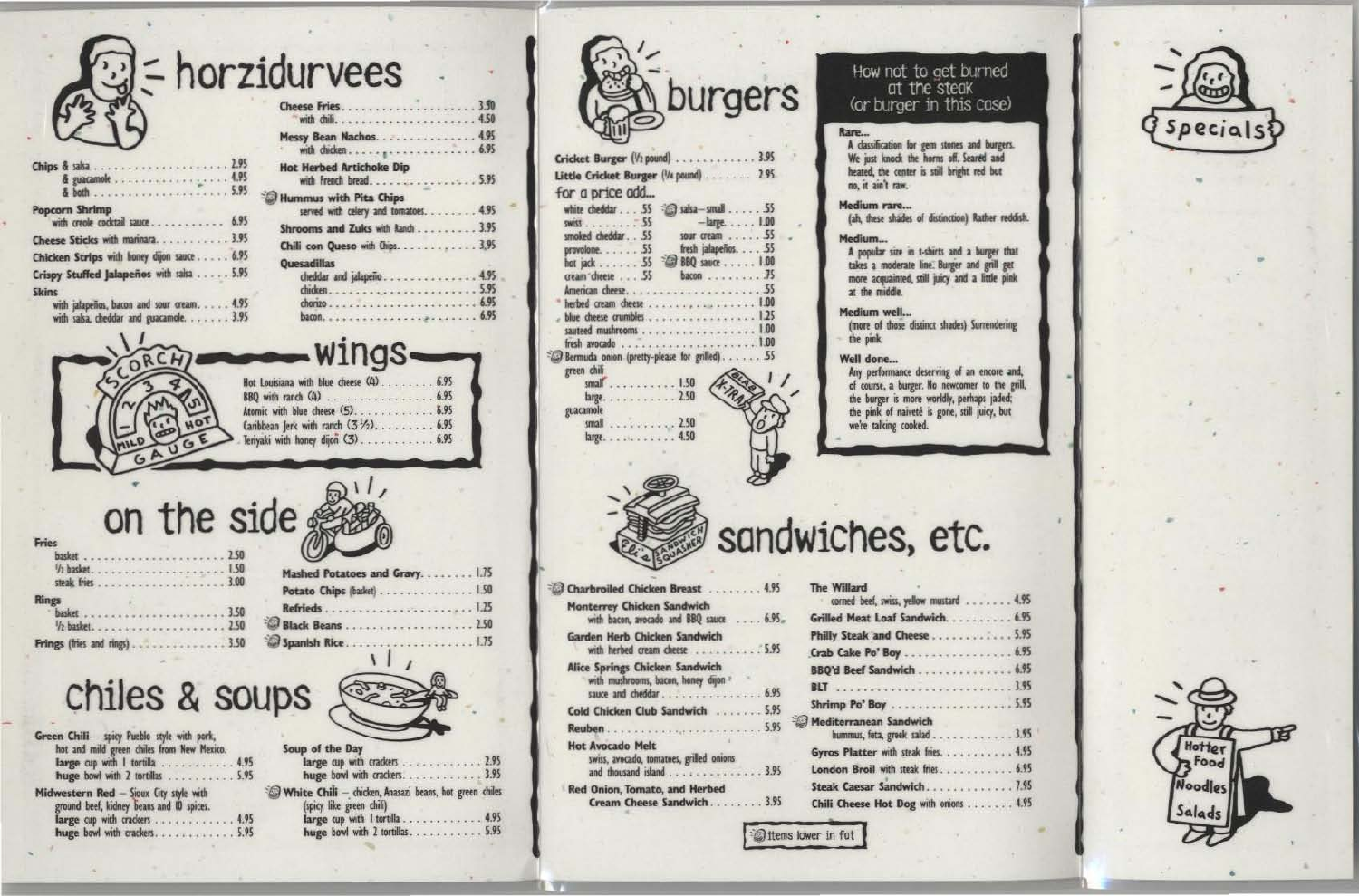eer

18 beers on top 80 bottled beers weekly beer menu

open every day  $11$  am $-2$  am kitchen open every day  $11$  am  $-12$  am

daily happy hours:  $4:30 - 6:00$  pm &  $10 - 11$  pm

eat here - take out

take-out menus available - just ask!

MC - VISA - Discover - AMEX Diners Club - Carte Blanche

we are unable to do separate checks, however, we are happy to try and help you figure it out.

as much as you wish we could be, we are not responsible for lost or stolen items.

15% gratuity on parties of six or more

**The Cherry Cricket** 2641 east 2nd avenue in cherry creek north 322-7666

# Barlarik



| himis<br>shredded beef 7.95                                                                                                                     |  |
|-------------------------------------------------------------------------------------------------------------------------------------------------|--|
| egetarian Tamale Pie with salsa Colorado-<br>served with Spanish rice and black beans. 5.95                                                     |  |
| <b>inchiladas</b><br>cheese and onion 5.95<br>chorizo and cheese 5.95<br>chicken5.95<br>suiza-herbed cream cheese,<br>cheddar, sour cream. 5.95 |  |
| ajitas<br>dry-cured grilled chicken fajitas 7.95<br>dry-cured grilled beef fajitas 7.95                                                         |  |

# noodles

Penne Noodles with creamy tomato mushroom sauce and grilled chicken . . . . . . . . . . . . 7.95

Dressings: ranch, blue cheese, thousand island, vinaigrette, honey dijon and Moroccan

**Oriental Chicken** chicken, oranges, green peppers, mushrooms,

crunchies and teriyaki dressing........ 7.95

**Moroccan Steak** marinated flank steak, mushrooms, artichoke hearts, red onion and Moroccan dressing . . 6.95

#### **Greek**

feta, greek olives, artichoke hearts, pepperoncini, red onion and vinaigrette . . . 6.95

#### Taco

chorizo, corn chips, guacamole, sour cream, cheddar, olives, salsa and ranch dressing. . . 6.95

#### Chicken Fajita

fajita-grilled chicken breast, cheddar, olives, salsa and ranch dressing . . . . . . . . . . . . 6.95

### INVLLET food

Smothered with green chili, white chili, enchilada sauce or salsa

| <b>Huevos</b><br>with refrieds and chorizo  6.95                                                               |  |
|----------------------------------------------------------------------------------------------------------------|--|
| <b>Burritos</b>                                                                                                |  |
|                                                                                                                |  |
| breakfast burrito with chorizo 7.95                                                                            |  |
|                                                                                                                |  |
| combo (beef/bean or chicken/bean) 7.95                                                                         |  |
|                                                                                                                |  |
|                                                                                                                |  |
| <b>Soft Tacos</b>                                                                                              |  |
|                                                                                                                |  |
|                                                                                                                |  |
| <b>Combo Plate</b><br>cheese enchilada, bean burrito, guacamole<br>tostada, spanish rice and black beans. 6.95 |  |



| Cobb                                                                                                   |
|--------------------------------------------------------------------------------------------------------|
| chicken, bacon, blue cheese, avocado, tomatoes<br>and hard-boiled egg7.95                              |
| Caesar                                                                                                 |
| with parmesan and garlic croutons 4.95                                                                 |
| add grilled chicken7.95                                                                                |
| <b>Farmer's</b>                                                                                        |
| tomatoes, artichoke hearts, green peppers, olives,<br>mushrooms, carrots, cheddar, avocado, red onion, |
| hard-boiled egg and croutons. 5.95                                                                     |
| Mr. Bill's Chef Salad                                                                                  |
| smoked turkey, swiss, tomatoes<br>and hard-boiled egg 6.95                                             |
|                                                                                                        |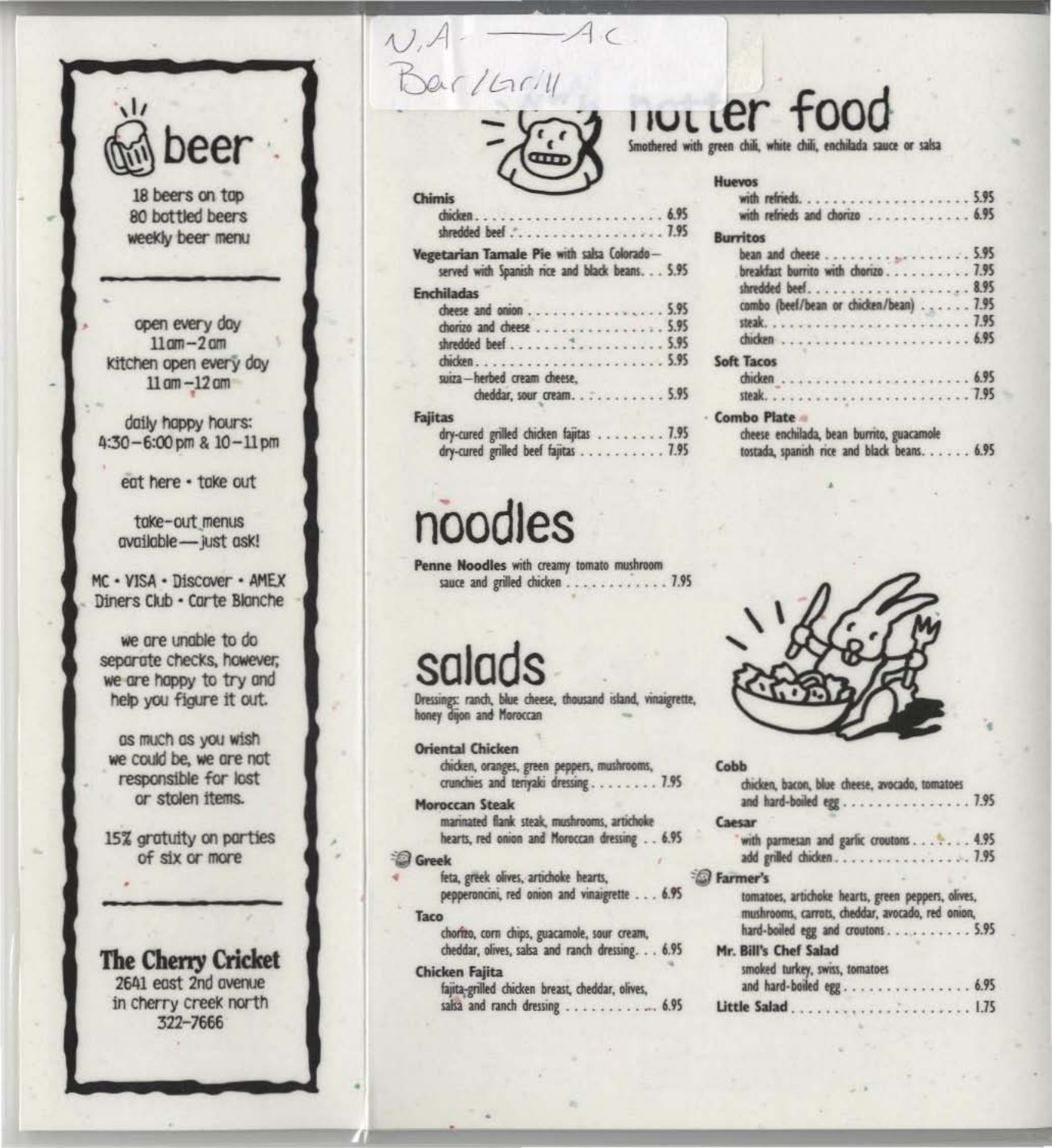

18 beers on top 80 bottled beers weekly beer nervi

open every day  $11$  am $-2$  am kitchen open every day.  $11$  am  $-12$  am

daily happy hours:  $4:30 - 6:00$  pm  $3:10 - 11$  pm

eat here - take out

toke-out menus ovatioble -- just osk!

MC . VISA - Discover + AMEX Diners Cub - Oprie Bloriche

we are unable to do separate checks, however, we are happy to try and help you floure it out.

as much as you wish we could be, we are not responsible for lost a or stolen items.

15% arotulty on parties of six or nore

The Cherry Cricket 2601 eest 2nd menue In cherry creek north 322-7666

| M <sub>2</sub> |  |
|----------------|--|
| Bar/Grill      |  |

Veretarian Tamale Ple with sits Cibratssmed with Spanish rice and black beam. .

| starian Tamale Ple with take Cikrada-<br>smed with liquids rice and black beam. 5.95<br>usina-herbed cream cheese, | <b>CHUR YOU</b><br>Burritos<br>Syndical bank, and a superior control of the U.S.<br>costs the filters or cholon/heat  7.95<br><b>REAL AND AND PROPERTY OF PERSONAL PROPERTY.</b><br>Soft Taces |
|--------------------------------------------------------------------------------------------------------------------|------------------------------------------------------------------------------------------------------------------------------------------------------------------------------------------------|
|                                                                                                                    | Combo Plata<br>chesa enchilada, bean burrits, pascanole<br>testudi, stands nor and black beam. 635                                                                                             |

### noodles

Chimis

**Enchiladas** 

Fallitan

Penne Noodles with crany tonute multrom 

### salads

Dynange rand, blue cheese, thousand island, visuagrette, havey dies and Meroccan

Oriental Chicken

chicken, oranges, grees peppers, mashments, modes as anxio dream ......... 7.95

#### Manazeum Staak

narismed flask strak, mathrages, articletie hearn, red union and Norsecan dressing .... 4.95. **Othersk** 

lets, greek alves, artichole-bearn, propertation, red asien and viraignette . . . . 6.95

#### Taco

- cherim, carn chips, guacamole, saur cream, cheddar, elses, salta and ranch dressing.... 4.95 Chicken Failta
- bits-eilef dickes brust, clublar, sines, talia and ranch dressing . . . . . . . . . . . . 495

### Coldo chidas, haces, blue cheese, procade, meanses

Caesar with parmeran and garlic triumes . . . . . . . . 435

**C** Farmer's teriatum, articholo: hearts, gives peppers, olives,

matroom, carots, cheddar, avacado, red seven, Mr. Bill's Chef Salad presied turkey nets, insurance and built holed are a control of

| a comparation of the company of the second company of the company of the company of the company of the company of the company of the company of the company of the company of the company of the company of the company of the |  |  |  |  |
|--------------------------------------------------------------------------------------------------------------------------------------------------------------------------------------------------------------------------------|--|--|--|--|
|                                                                                                                                                                                                                                |  |  |  |  |
|                                                                                                                                                                                                                                |  |  |  |  |
|                                                                                                                                                                                                                                |  |  |  |  |
|                                                                                                                                                                                                                                |  |  |  |  |

### The Cherry Cricket

food that's way too good for a bar this fun.